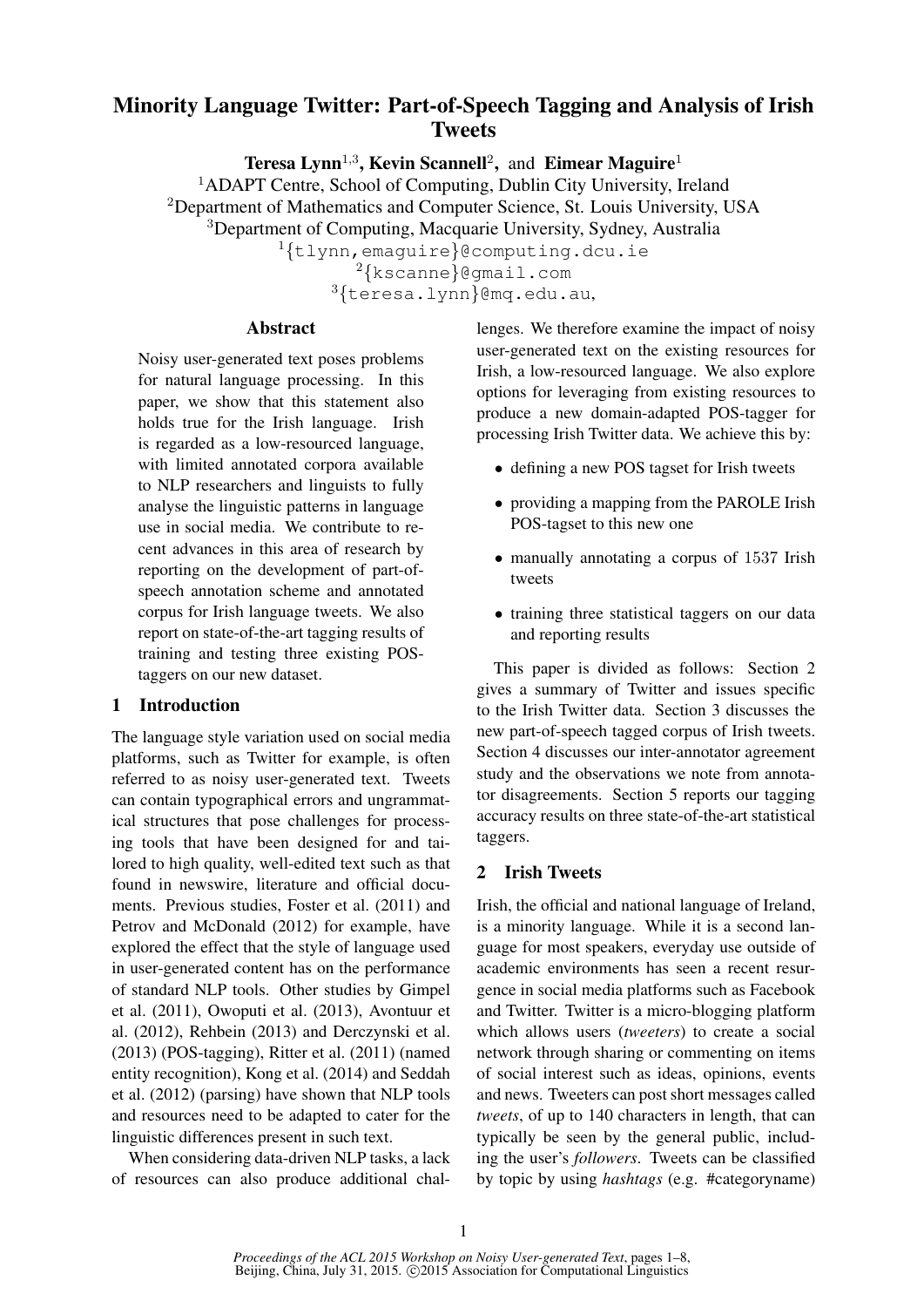and linked to other tweeters through the use of *atmentions* (e.g. @username).

The first tweets in Irish appeared not long after the launch of Twitter in 2006, and there have been more than a million tweets in Irish since then, by over 8000 tweeters worldwide<sup>1</sup>.

The social nature of tweets can result in the use of informal text, unstructured or ungrammatical phrases, and a variety of typographical errors. The 140 character limit can also lead to truncated ungrammatical sentences, innovative spellings, and word play, such as those discussed by Eisenstein (2013) for English. From our analysis, this phenomenon appears to extend also to Irish tweets.

In Figure 1, we provide an example of an Irish tweet that contains some of these NLP challenges:

*Freezing i dTra Li,Ciarrai chun cinn le cuilin*. Freezing i dTrá Lí, tá Ciarraí chun cinn le cúilín. 'Freezing in Tralee, Kerry (is) ahead by a point.'

#### Figure 1: Example of noisy Irish tweet

Diacritics Irish, in its standard orthography, marks long vowels with diacritics  $(\hat{a}, \hat{e}, \hat{i}, \hat{o}, \hat{u})$ . Our analysis of Irish tweets revealed that these diacritics are often replaced with non-accented vowels (cuil in  $\Rightarrow$  cuil in). There are a number of word pairs that are differentiated only by the presence or absence of these diacritics (for example, *cead* 'permission' : *cead ´* 'hundred'). There are many possible reasons for omitting diacritics, including shortening the time required to tweet (this tweet is from a spectator at a Gaelic Football match), a lack of knowledge on how to find diacritics on a device's keyboard, carelessness, or uncertainty about the correct spelling.

Code-switching Alternating between English and Irish is common in our dataset. This is unsurprising as virtually all Irish speakers are fluent English speakers, and many use English as their first language in their daily lives. In the example given, there is no obvious reason why "Freezing" was used in place of various suitable Irish words (e.g. *Préachta*), other than perhaps seeking a more dramatic effect. Sometimes, however, English is understandably used when there is no suitable Irish term in wide use, for example 'hoodie' or 'rodeo-clown'. Aside from occurring

at an intra-sentential level, code-switching at an inter-sentential level is also common in Irish: *an tam seo an t7ain seo chugainn bei 2 ag partyail le ´ muintir Rath Daingin! Hope youre not too scared ´ #upthevillage*. In total, of the 1537 tweets in our gold-standard corpus, 326 (21.2%) contain at least one English word with the tag  $G^2$ .

Verb drop We can see in this example that the verb *ta´* 'is' has been dropped. This is a common phenomenon in user-generated content for many languages. The verb is usually understood and can be interpreted through the context of the tweet.

Spacing Spacing after punctuation is often overlooked (i) in an attempt to shorten messages or (ii) through carelessness. In certain instances, this can cause problems when tokenizing tweets; Li,Ciarrai => Li, Ciarrai.

Phonetic spelling Linguistic innovations often result from tweeters trying to fit their message into the 140 character limit. Our dataset contains some interesting examples of this phenomenon occurring in Irish. For example *t7ain* is a shortened version of *tseachtain* 'week'. Here the word *seacht* 'seven' is shortened to its numeral form and the initial mutation *t* remains attached. Other examples are *gowil (go bhfuil), beidir (b'fheidir), v ´ (bh´ı)*.

Abbreviations Irish user-generated text has its own set of frequently used phrase abbreviations – referred to sometimes as text-speak. Forms such as *mgl:maith go leor*, 'fair enough' and *grma:go raibh maith agat* 'thank you' have been widely adopted by the Irish language community.

The linguistic variation of Irish that is used in social media is relatively unexplored, at least not in any scientific manner. We expect therefore that the part-of-speech tagged corpus and taggers that we have developed for Irish language tweets will contribute to further research in this area.

# 3 Building a corpus of annotated Irish tweets

Unlike rule-based systems, statistical data-driven POS-taggers require annotated data on which they can be trained. Therefore, we build a goldstandard corpus of 1537 Irish tweets annotated

<sup>1</sup>http://indigenoustweets.com/ga/

<sup>&</sup>lt;sup>2</sup>The tag G is used for foreign words, abbreviations, items and unknowns, as shown in Table 1.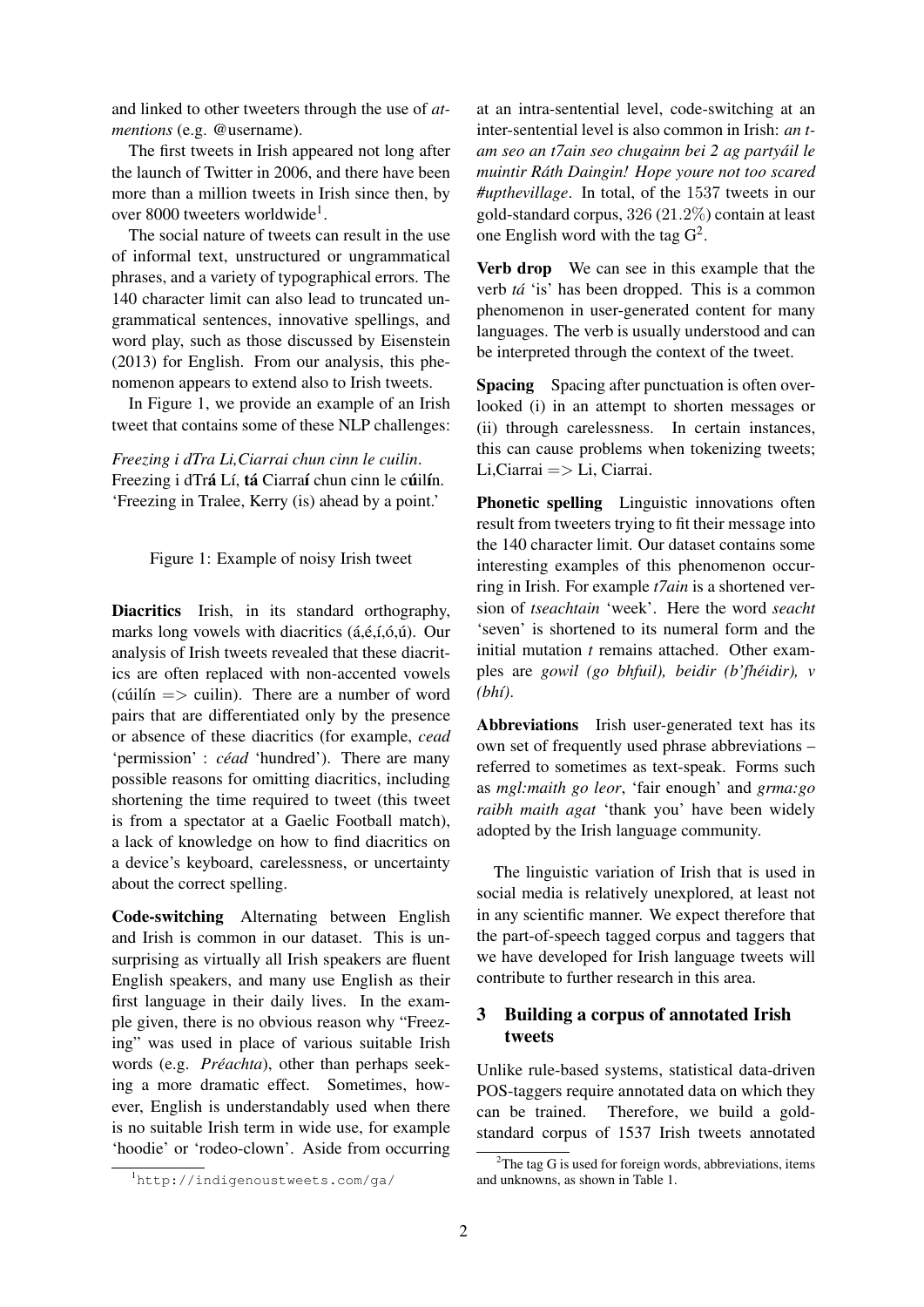with a newly defined Twitter POS tagset. The following describes this development process.

# 3.1 New Irish Twitter POS tagset

The rule-based Irish POS-tagger (Uí Dhonnchadha and van Genabith, 2006) for standard Irish text is based on the PAROLE Morphosyntactic Tagset (ITÉ, 2002). We used this as the basis for our Irish Twitter POS tagset. We were also inspired by the English-tweet POS tagset defined by Gimpel et al. (2011), and have aimed to stay closely aligned to it in order to facilitate any future work on cross-lingual studies.

We started by selecting a random sample of 500 Irish tweets to carry out an initial analysis. From our analysis of these tweets we concluded that our new Twitter-specific POS tagset would not require the granularity of the original standard Irish POS set. For example we do not need to differentiate between a locative adverb and a temporal adverb, or between a vocative particle and an infinitive particle. While our tagset is also closely aligned with the English-tweet POS tagset, we introduce the following tags that the English set does not use:

- **VN**: Verbal Noun Progressive aspectual phrases in Irish are denoted by the preposition *ag* followed by a verbal noun (e.g. *ag rith* 'running'). We choose to differentiate between N and VN to avoid losing this verbal information in what would otherwise be a regular prepositional phrase.
- **#MWE**: Multiword hashtag These are hashtags containing strings of words used to categorise a text (e.g. #godhelpus). We retain information on the multi-word nature of these hashtags in order to facilitate future syntactic analysis efforts.

We also adapt the  $T$  particle to suit Irish linguistic features.

• **T**: Particle We extend the T tag to not only cover verb particles, but all other Irish particles: relative particles, surname particles, infinitive particles, numeric particles, comparative particles, the vocative particle, and adverbial particles.

We do not use the following tags from the English set: S, Z, L, M, X, Y, as the linguistic cases they apply to do not occur in either standard or non-standard Irish. The final set of 21 POS-tags is presented in Table 1.

Most of the tags in the tagset are intuitive to an Irish language speaker. However, some tags require specific explanation in the guidelines. Hashtags and at-mentions can be a syntactic part of a sentence or phrase within a tweet. When this is the case, we apply the relevant syntactic POS tag. For example, *Beidh me ar ´ chlar @SplancNewstalk ´* <sup>∧</sup> *anocht ag labhairt leis @AnRonanEile faoi* #neknomination<sub>N</sub> 'I will be on @SplancNewstalk tonight speaking to @An-RonanEile about #neknomination'. Otherwise if they are not part of the syntactic structure of the tweet (typically appended or prepended to the main tweet text), they are tagged as  $\theta$  and  $\#$  (or #MWE). In our gold standard corpus, 554 out of 693 hashtags (79.9%), and 1604 out of 1946 atmentions (82.4%) are of this non-syntactic type.

With some Twitter clients, if a tweet exceeds the 140 character limit, the tweet is truncated and an ellipsis is used to indicate that some text is missing. We leave this appended to the final (usually partial) token, which was often a URL. We marked these cases as G. For example *http://t.co/2nvQsxaIa7. . .* .

Some strings of proper nouns contain other POS elements, such as determiners and common nouns. Despite being a proper noun phrase syntactically, we tag each token as per its POS. For example,  $C\mathcal{U}_{\wedge}$  *na*<sub>D</sub> *mBaskerville*  $\wedge$  'The Hound of the Baskervilles'.

# 3.2 Tweet pre-processing pipeline

About 950,000 Irish language tweets were posted between Twitter's launch in 2006 and September 2014 by approximately 8000 users identified and tracked by the Indigenous Tweets web site. Non-Irish tweets from these users were filtered out using a simple character-trigram language identifier. We selected a random sample of 1550 tweets from these 950,000 tweets and processed them as follows:

(1) We tokenised the set with Owoputi et al.  $(2013)$ 's version of twokenise<sup>3</sup>, which works well on web content features such as emoticons and URLs.

(2) Using a list of multiword units from Uí Dhonnchadha (2009)'s rule-based Xerox FST tokeniser<sup>4</sup>, we rejoined multiword tokens that had

<sup>&</sup>lt;sup>3</sup>Available to download from http://www.ark.cs. cmu.edu/TweetNLP/#pos

<sup>&</sup>lt;sup>4</sup>Available to download from  $https://github.$ com/stesh/apertium-gle/tree/master/dev/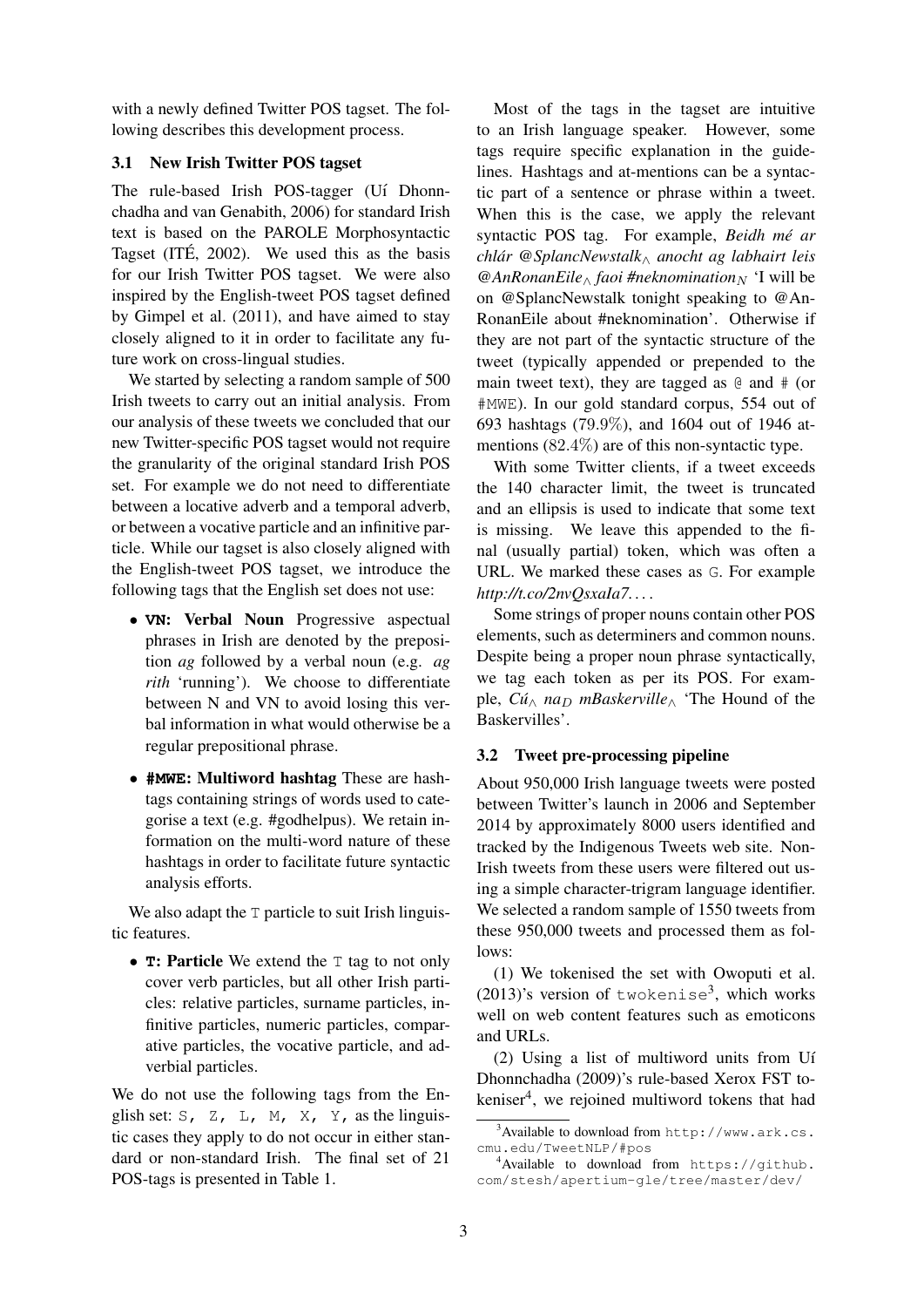| <b>Tag</b>             | <b>Description (PAROLE TAGS)</b>   |  |  |
|------------------------|------------------------------------|--|--|
| N                      | common noun                        |  |  |
|                        | (Noun, Pron Ref, Subst)            |  |  |
| Λ                      | proper noun                        |  |  |
|                        | (Prop Noun)                        |  |  |
| $\mathbf O$            | pronoun (Pron Pers, Pron Idf,      |  |  |
|                        | Pron Q, Pron Dem)                  |  |  |
| $\overline{\text{VN}}$ | verbal noun (Verbal Noun)          |  |  |
| $\overline{\rm v}$     | verb (Cop, Verb*)                  |  |  |
| $\overline{A}$         | adjective (Adj, Verbal Adj,        |  |  |
|                        | Prop Adj)                          |  |  |
| $\mathbf R$            | adverb (Adv*)                      |  |  |
| D                      | determiner (Art, Det)              |  |  |
| P                      | preposition, prep. pronoun         |  |  |
|                        | (Prep*, Pron Prep)                 |  |  |
| T                      | particle (Part*)                   |  |  |
|                        | punctuation (Punct)                |  |  |
| $\&$                   | conjunction (Conj Coord,           |  |  |
|                        | Conj Subord)                       |  |  |
| \$                     | numeral, quantifier (Num)          |  |  |
| $\overline{1}$         | interjection (Itj)                 |  |  |
| G                      | foreign words, abbreviations, item |  |  |
|                        | (Foreign, Abr, Item, Unknown)      |  |  |
| $\overline{ }$         | discourse marker                   |  |  |
| #                      | hashtag                            |  |  |
| #MWE                   | multi-word hashtag                 |  |  |
| @                      | at-mention                         |  |  |
| E                      | emoticon                           |  |  |
| U                      | URL/email address/XML (Web)        |  |  |

Table 1: Mapping of Irish Twitter tagset to PA-ROLE tagset. (\* indicates all forms of the finegrained set for that tag.)

been split by the language-independent tokenizer (e.g. the compound preposition *go dt´ı*).

(3) Using regular expressions, we then split tokens with the contractions *b' (ba), d' (do), m' (mo)* prefixes. For example *b'fhéidir* 'maybe'; *d'ith* 'ate'; *m'aigne* 'my mind'.

(4) We took a bootstrapping approach by pretagging and lemmatising the data with the rulebased Irish POS-tagger first, and then mapped the tags to our new Twitter-specific tagset.

(5) In cases where the rule-based tagger failed to produce a unique tag, we used a simple bigram tag model (trained on the gold-standard POS-tagged corpus from Uí Dhonnchadha (2009) – see Section 5.1) to choose the most likely tag from among those output by the rule-based tagger.

(6) Finally, we manually corrected both the tags and lemmas to create a gold-standard corpus.

# 3.3 Annotation

The annotation task was shared between two annotators. Correction of the first 500 tweets formed a basis for assessing both the intuitiveness of our tagset and the usability of our annotation guide. Several discussions and revisions were involved at this stage before finalising the tagset. The next 1000 tweets were annotated in accordance with the guidelines, while using the first 500 as a reference. At this stage, we removed a small number of tweets that contained 100% English text (errors in the language identifier). All other tweets containing non-Irish text represented valid instances of code-switching.

The annotators were also asked to verify and correct the lemma form if an incorrect form was suggested by the morphological analyser. All other tokeniser issues, often involving Irish contractions, were also addressed at this stage. For example  $Tá'n - > Tá an$ .

#### 4 Inter-Annotator Agreement

Inter-Annotator agreement (IAA) studies are carried out during annotation tasks to assess consistency, levels of bias, and reliability of the annotated data. For our study, we chose 50 random Irish tweets, which both annotators tagged from scratch. This differed from the rest of the annotation process, which was semi-automated. However, elimination of possible bias towards the preannotation output allowed for a more disciplined assessment of agreement level between the annotators. We achieved an agreement rate of 90% and a  $\kappa$  score (Cohen, 1960) of 0.89.

Smaller tagsets make an annotation task easier due to the constraint on choices available to the annotator, and is certainly one reason for our high IAA score. This result also suggests that the tagging guidelines were clear and easy to understand. A closer comparison analysis of the IAA data explains some disagreements. The inconsistency of conflicts suggests that the disagreements arose from human error. Some examples are given below.

Noun vs Proper Noun The word *Gaeilge* 'Irish' was tagged on occasion as N (common noun) instead of  $\land$  (proper noun). This also applied

irishfst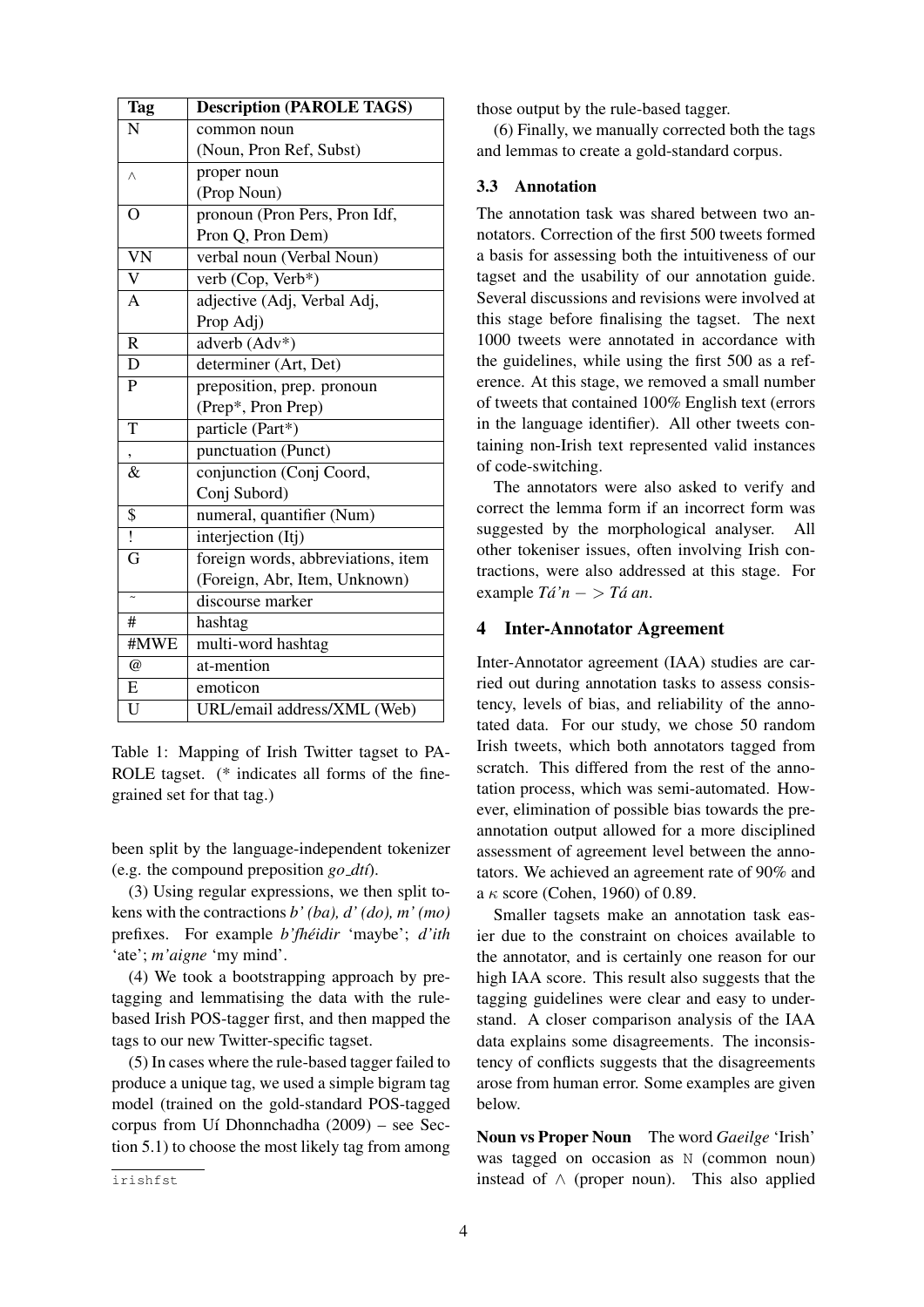to some proper noun strings such as *Aras an ´ Uachtaráin* (the official name of the President of Ireland's residence).

Syntactic at-mentions A small number of atmentions that were syntactically part of a tweet (e.g. *mar chuid de @SnaGaeilge* 'as a part of @SnaGaeilge') were incorrectly tagged as regular at-mentions (@).

Retweet colons One annotator marked ":" as punctuation at random stages rather than using the discourse tag ˜.

# 5 Experiments

### 5.1 Data

We took the finalised set of Irish POS-tagged tweets and divided them into a test set (148 tweets), development set (147 tweets) and training set (1242 tweets). Variations of this data are used in our experiments where we normalise certain tokens (described further in Section 5.2.)

We also automatically converted Uí Dhonnchadha (2009)'s 3198 sentence (74,705 token) gold-standard POS-tagged corpus using our mapping scheme. This text is from the New Corpus for Ireland  $-$  Irish<sup>5</sup>, which is a collection of text from books, newswire, government documents and websites. The text is well-structured, well-edited, and grammatical, and of course lacks Twitterspecific features like hashtags, at-mentions, and emoticons, thus differing greatly from our Twitter data. The average sentence length in this corpus is 27 tokens, diverging significantly from the average tweet length of 17.2 tokens. Despite this, and despite the fact the converted tags were not reviewed for accuracy, we were still interested in exploring the extent to which this additional training data could improve the accuracy of our best-performing model. We refer to this set as NCII 3198.

# 5.2 Taggers

We trained and evaluated three state-of-the-art POS-taggers with our data. All three taggers are open-source tools.

Morfette As Irish is an inflected language, inclusion of the lemma as a training feature is desir-

able in an effort to overcome data sparsity. Therefore we trained Morfette (Chrupala et al., 2008), a lemmatization tool that also predicts POS tags and uses the lemma as a training feature. We report on experiments both with and without an optional dictionary (Dict) information. We used the dictionary from Scannell (2003), which contains 350, 418 surface forms. Our baseline Morfette data (BaseMorf) contains the token, lemma and POS-tag. The lemmas of URLs and non-syntactic hashtags have been normalised as  $\langle URL \rangle$  and  $\langle \# \rangle$ , respectively.

We then evaluated the tagger with (nonsyntactic)  $\langle # \rangle$ ,  $\langle @>$  and  $\langle URL \rangle$ normalisation of both token form and lemma (NormMorf). Both experiments are rerun with the inclusion of our dictionary (BaseMorf+Dict,NormMorf+Dict).

ARK We also trained the CMU Twitter POStagger (Owoputi et al., 2013), which in addition to providing pre-trained models, allows for retraining with new languages. The current release does not allow for the inclusion of the lemma as a feature in training, however. Instead, for comparison purposes, we report on two separate experiments, one using the surface tokens as features, and the other using only the lemmas as features (ArkForm, ArkLemma). We also tested versions of our data with normalised at-mentions, hashtags and URLs, as above.

Stanford tagger We re-trained the Stanford tagger (Toutanova et al., 2003) with our Irish data. We experimented by training models using both the surface form only (BestStanForm) and the lemma only (BestStanLemma). The best performing model was based on the feature set left3words, suffix(4), prefix(3), wordshapes $(-3,3)$ , biwords $(-1,1)$ , using the  $\omega$ lqn2 search option.<sup>6</sup>

Baseline Finally, to establish a baseline (Baseline), and more specifically to evaluate the importance of domain-adaptation in this context, we evaluated a slightly-enhanced version of the rule-based Irish tagger on the Twitter dataset. When the rule-based tagger produced more than one possible tag for a given token, we applied a bigram tag model to choose the most likely tag, as we did in creating the first

 $5$ New Corpus for Ireland - Irish. See http://corpas. focloir.ie

<sup>&</sup>lt;sup>6</sup>All other default settings were used.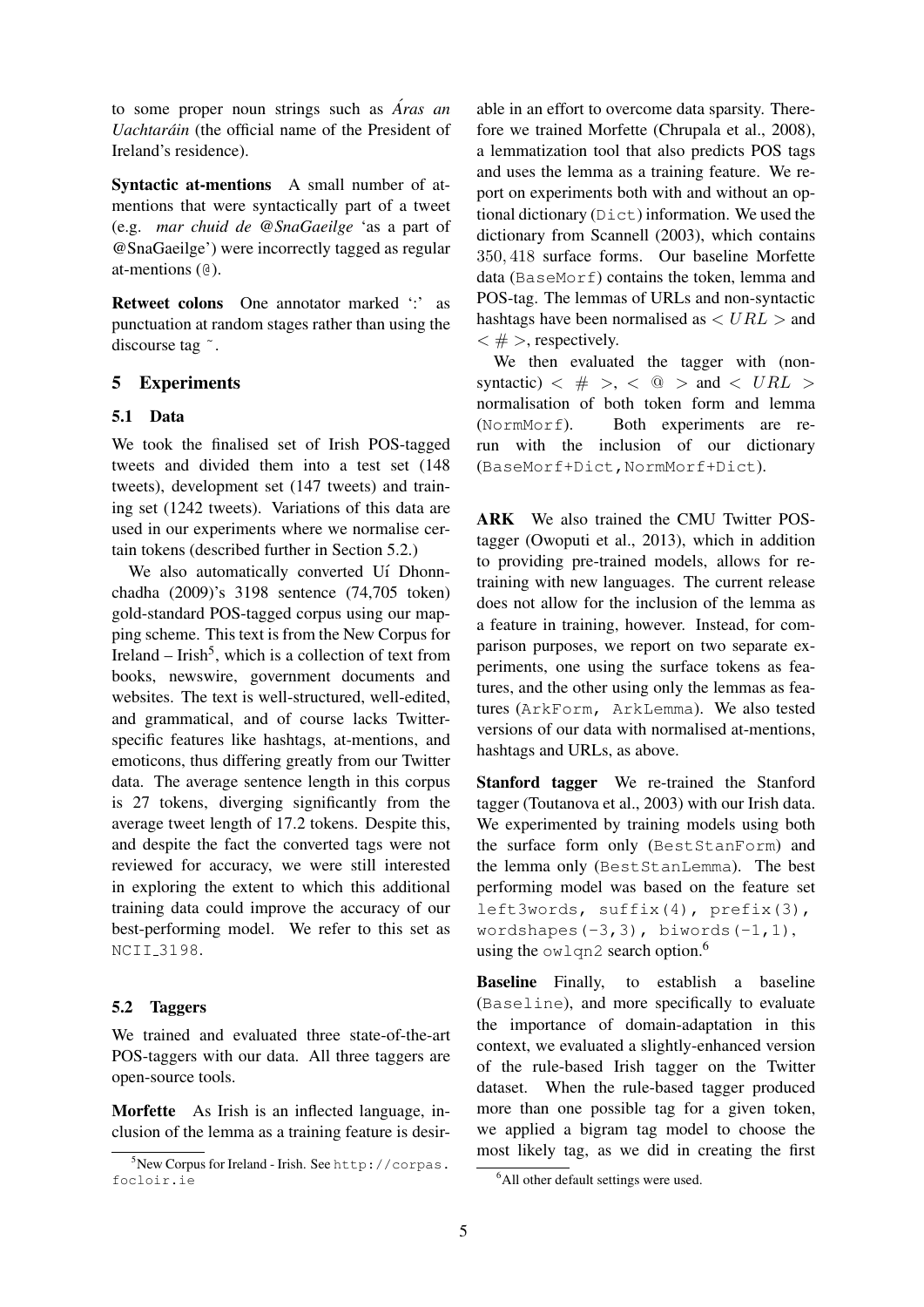draft of the gold-standard corpus. In addition, we automatically assigned the tag U to all URLs, # to all hashtags, and @ to all at-mentions.

#### 5.3 Results

| <b>Training Data</b>            | Dev   | <b>Test</b> |  |
|---------------------------------|-------|-------------|--|
| <b>Baseline</b>                 |       |             |  |
| <b>Rule-Based Tagger</b>        | 85.07 | 83.51       |  |
| <b>Morfette</b>                 |       |             |  |
| <b>BaseMorf</b>                 | 86.77 | 88.67       |  |
| NormMorf                        | 87.94 | 88.74       |  |
| BaseMorf+Dict                   | 87.50 | 89.27       |  |
| NormMorf+Dict                   | 88.47 | 90.22       |  |
| ARK                             |       |             |  |
| <b>BaseArkForm</b>              | 88.39 | 89.92       |  |
| ArkForm#@                       | 89.36 | 90.94       |  |
| ArkForm#URL@                    | 89.32 | 91.02       |  |
| BaseArkLemma#URL                | 90.74 | 91.62       |  |
| ArkLemma#URL@                   | 91.46 | 91.89       |  |
| <b>Stanford</b>                 |       |             |  |
| <b>BestStanForm</b>             | 82.36 | 84.08       |  |
| BestStanLemma                   | 87.34 | 88.36       |  |
| <b>Bootstrapping Best Model</b> |       |             |  |
| ArkLemma#URL@+NCII              | 92.60 | 93.02       |  |

Table 2: Results of evaluation of POS-taggers on new Irish Twitter corpus

The results for all taggers and variations of datasetup are presented in Table 2.

Firstly, our best performing single model (ArkLemma#URL@) on the test set achieves a score of 91.89%, which is 8 points above our rule-based baseline score of 83.51%. This confirms that tailoring training data for statisticallydriven tools is a key element in processing noisy user-generated content, even in the case of minority languages. It is worth noting that the bestperforming model learns from the lemma information instead of the surface form. This clearly demonstrates the effect that the inflectional nature of Irish has on data sparsity. The Twitter-specific tokens such as URLs, hashtags and at-mentions have been normalised which demonstrates the impact the relative uniqueness of these tokens has on the learner.

All of our results are comparable with state-ofthe-art results produced by Gimpel et al. (2011) and Owoputi et al. (2013). This is interesting, given that in contrast to their work, we have

not optimised our system with unsupervised word clusters due to the lack of sufficient Irish tweet data. Nor have we included a tag dictionary, distribution similarity or phonetic normalisation – also due to a lack of resources.

We carried out a closer textual comparison of Owoputi et al. (2013)'s English tweet dataset (daily547) and our new Irish tweet dataset. After running each dataset through a languagespecific spell-checker, we could see that the list of highly ranked OOV (out of vocabulary) tokens in English are forms of text-speak, such as *lol* 'laugh out loud', *lmao* 'laugh my ass off' and *ur* 'your', for example. Whereas the most common OOVs in Irish are English words such as 'to', 'on', 'for', 'me', and words misspelled without diacritics. This observation shows the differences between textual challenges of processing these two languages. It may also suggest that Irish Twitter text may follow a more standard orthography than English Twitter text, and will make for an interesting future cross-lingual study of Twitter data.

Finally, we explored the possibility of leveraging from existing POS-tagged data by adding NCII 3198 to our best performing model ArkLemma#URL@. We also duplicated the tweet training set to bring the weighting for both domains into balance. This brings our training set size to 5682 (117,273 tokens). However, we find that a significant increase in the training set size only results in just over a 1 point increase in POStagging accuracy. At a glance, we can see some obvious errors the combined model makes. For example, there is confusion when tagging the word *an*. This word functions as both a determiner and an interrogative verb particle. The lack of direct questions in the NCII corpus results in a bias towards the D (determiner) tag. In addition, many internal capitalised words (e.g. the beginning of a second part of a tweet) are mislabelled as proper nouns. This is a result of the differing structure of the two data sets – each tweet may contain one or more phrases or sentences, while the NCII is split into single sentences.

#### 6 Future Work

Limited resources and time prevented exploration of some options for improving our POS-tagging results. One of these options is to modify the CMU (English) Twitter POS-tagger to allow for inclusion of lemma information as a feature. Another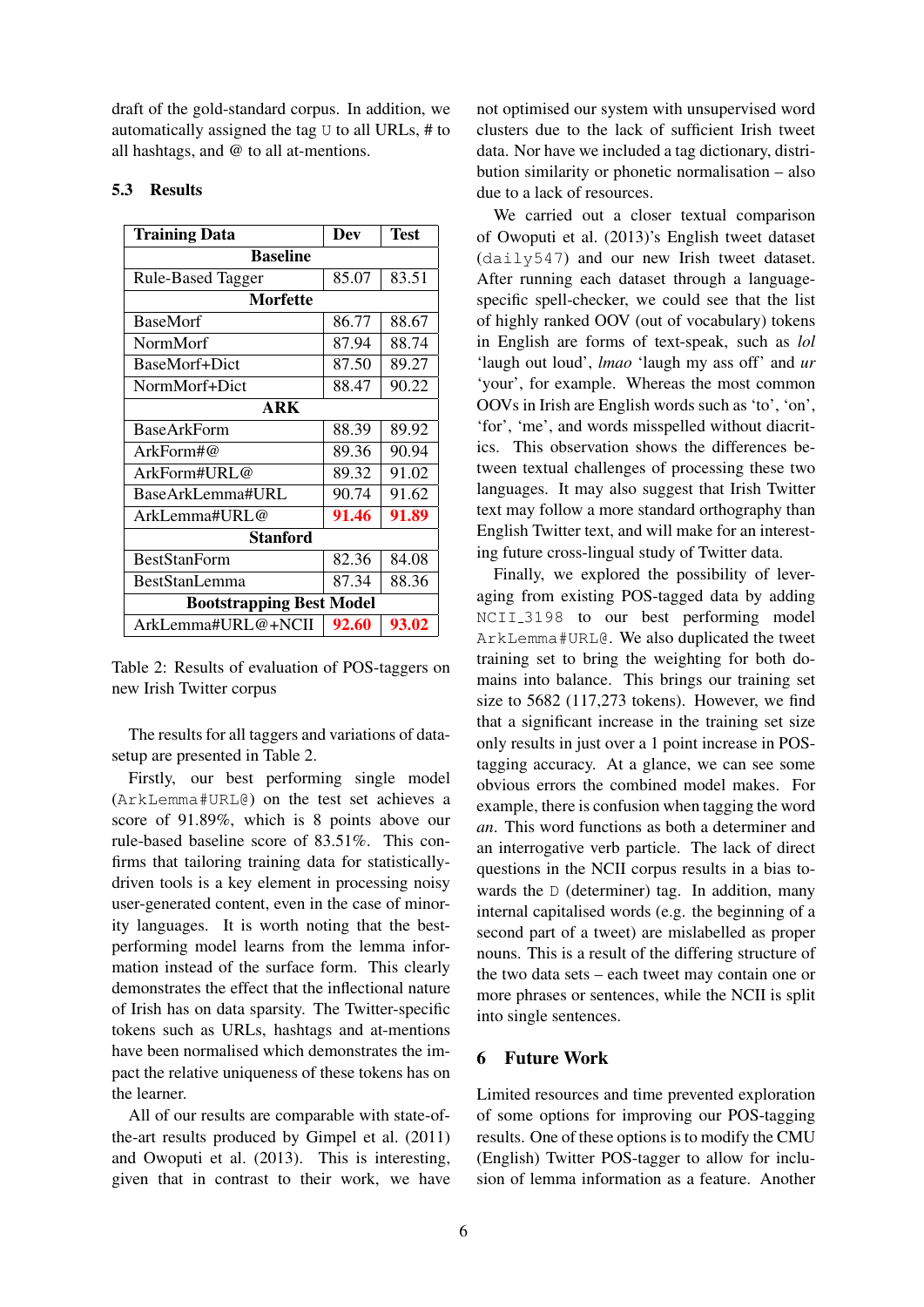option, when there is more unlabelled data available (i.e. more Irish tweets online), would be to include Irish word cluster features in the training model. This approach has also been taken by Rehbein (2013) for POS tagging German tweets.

The resources we provide through this study are a valuable contribution to the Irish NLP community. Firstly, we expect that this new data resource (the POS-tagged Twitter corpus) will provide a solid basis for linguistic and sociolinguistic study of Irish on a social media platform. This new domain of Irish language use can be analysed in an empirical and scientific manner through corpus analysis by means of our data. The authors are currently working towards this follow-up study.

From a tool-development perspective, we expect this corpus and the derived POS-tagging models could be used in a domain-adaptation approach to parsing Irish tweets, similar to the work of Kong et al. (2014). This would involve adapting Lynn et al. (2012)'s Irish statistical dependency parser for use with social media text. Our corpus could provide the basis of a treebank for this work.

Following our discovery of the extent that codeswitching is present our Irish Twitter data, we feel future studies on this phenomenon would be of interest to various research disciplines (e.g Solorio et al. (2014)). In order to do that, we suggest updating the corpus with a separate tag for English tokens (that is, a tag other than G, which is also used for abbreviations, items and unknowns) before carrying out further experiments in this area.

# 7 Conclusion

We present the first dataset of gold-standard POStagged Irish language tweets and we have produced training models for a selection of POStaggers.<sup>7</sup> We have also shown how we have leveraged from existing work to build these resources for a low-resourced language, to achieve state-ofthe-art results. We also confirm that the NLP challenges arising from noisy user-generated text can also apply to a minority language.

# 8 Acknowledgments

The authors would like to thank the three anonymous reviewers for their helpful feedback. We also would like to thank Kevin Gimpel for his support with using the CMU English Twitter

POS tagger, Djamé Seddah for his support with Morfette, and Elaine Uí Dhonnchadha and Francis Tyers for their support with the Irish rulebased POS tagger. This work was funded by the Fulbright Commision of Ireland (Fulbright Enterprise-Ireland Award 2014-2015), and supported by Science Foundation Ireland through the CNGL Programme (Grant 12/CE/I2267) in the ADAPT Centre (www.adaptcentre.ie) at Dublin City University. The second author was partially supported by US NSF grant 1159174.

# References

- Tetske Avontuur, Iris Balemans, Laura Elshof, Nanne van Noord, and Menno van Zaanen. 2012. Developing a part-of-speech tagger for dutch tweets. *Computational Linguistics in the Netherlands Journal*, 2:34–51, 12/2012.
- Grzegorz Chrupala, Georgiana Dinu, and Josef van Genabith. 2008. Learning morphology with morfette. In *Proceedings of the International Conference on Language Resources and Evaluation, LREC 2008, 26 May - 1 June 2008, Marrakech, Morocco*.
- J. Cohen. 1960. A Coefficient of Agreement for Nominal Scales. *Educational and Psychological Measurement*, 20(1):37.
- Leon Derczynski, Alan Ritter, Sam Clark, and Kalina Bontcheva. 2013. Twitter part-of-speech tagging for all: Overcoming sparse and noisy data. In Galia Angelova, Kalina Bontcheva, and Ruslan Mitkov, editors, *RANLP*, pages 198–206. RANLP 2011 Organising Committee / ACL.
- Jacob Eisenstein. 2013. What to do about bad language on the internet. In *Proceedings of the 2013 Conference of the North American Chapter of the Association for Computational Linguistics: Human Language Technologies*, pages 359–369. Association for Computational Linguistics.
- J. Foster, Ö. Çetinoglu, J. Wagner, J. Le Roux, S. Hogan, J. Nivre, D. Hogan, J. Van Genabith, et al. 2011. # hardtoparse: Pos tagging and parsing the twitterverse. In *Proceedings of the Workshop On Analyzing Microtext (AAAI 2011)*, pages 20–25.
- Kevin Gimpel, Nathan Schneider, Brendan O'Connor, Dipanjan Das, Daniel Mills, Jacob Eisenstein, Michael Heilman, Dani Yogatama, Jeffrey Flanigan, and Noah A. Smith. 2011. Part-of-speech tagging for Twitter: Annotation, features, and experiments. In *Proceedings of the 49th Annual Meeting of the Association for Computational Linguistics: Human Language Technologies: Short Papers - Volume 2*, HLT '11, pages 42–47, Stroudsburg, PA, USA. Association for Computational Linguistics.

 $^7$ Our data is available to download from https:// github.com/tlynn747/IrishTwitterPOS